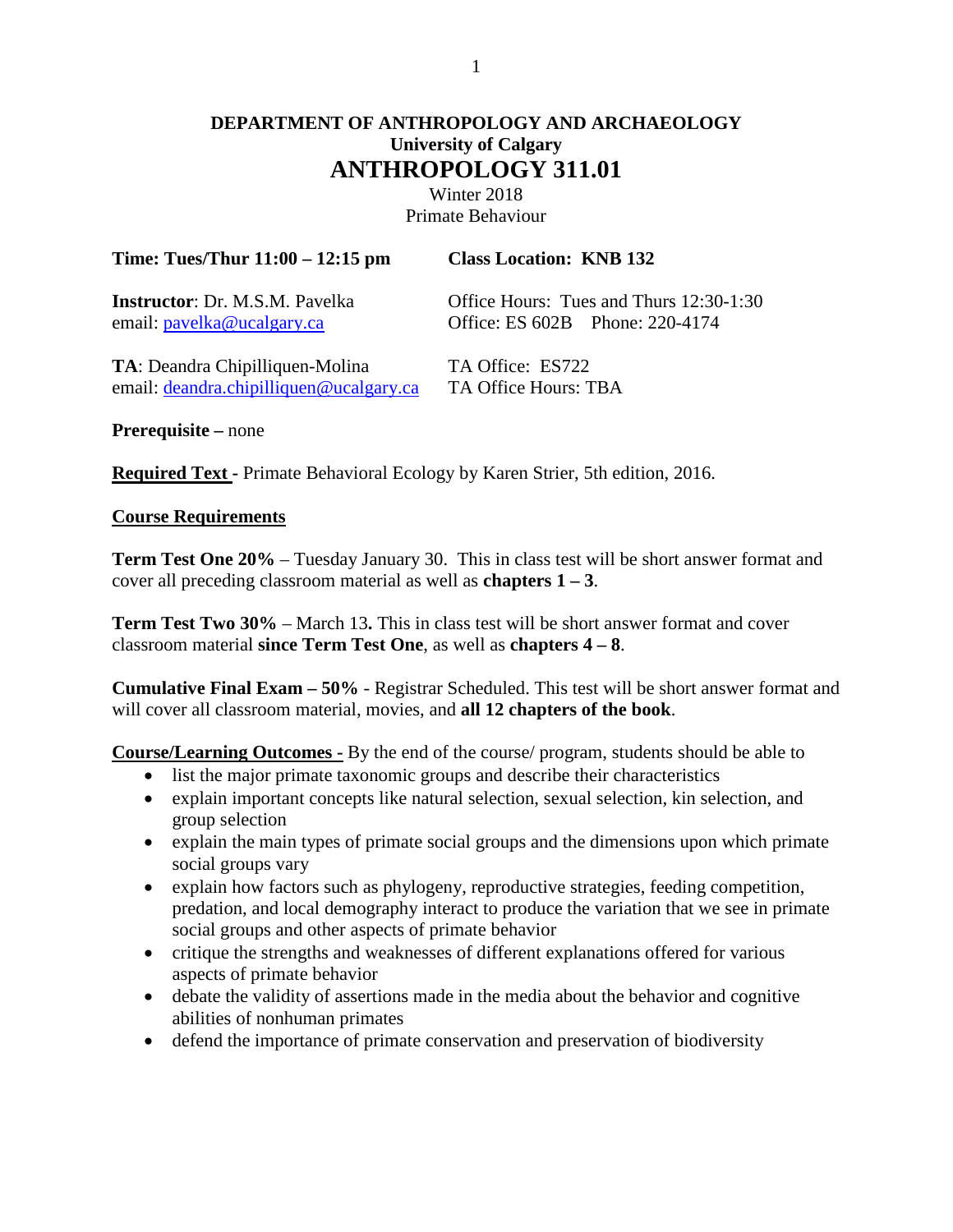**Lecture Notes** - Partial lecture notes will be posted on D2L, and students are encouraged to print these and bring them to class to assist with handwritten note taking. Important: the posted notes are **NOT** sufficient without the lectures themselves. Tests will be based on all materials covered in class including the presented lectures and guest lectures, discussion,  $\dot{Q} \& A$ , and movies.

Although related and sometimes overlapping, the material in the textbook is not tightly integrated with the lectures. These should be considered as two separate sets of information, both to be mastered for the exams.

# **Classroom Regulations and Expectations**

- **Use of laptops, smart phones, cell phones etc. are not permitted in this class**. In case of disabilities requiring such equipment, documentation of the disability through the DRC and written permission of the instructor is required; special seating arrangements will be made.
- Try to arrive on time to prevent disruption to the class. If you are late please take a seat at the back of the room to minimize disruption. Likewise please stay seated until class in concluded. We will not run overtime.
- Please do not converse with classmates during lectures. This is unfair to students sitting nearby who may miss lecture material that will subsequently appear on exams. If you are discussing lecture material please raise your hand to share the comment or question as that will benefit the whole class. Relevant interruptions are welcome. You may also email questions to me which will be answered at the next class (the questioner will not be identified). Likewise, all email enquiries about tests will be answered in class.
- Please turn cell & smart phones off during class.

# **Communication Guidelines –** we offer you this advice to help you have more successful communication in this course and in your professional life in general:

- You are welcome to communicate with the Professor and TA by email or in person before and after class, during office hours, or by appointment.
- Use a professional email address (such as your ucalgary address or a [yourname@gmail.com\)](mailto:yourname@gmail.com) for professional correspondence (such as messages to your Professor or TA). Do not, for example, send emails from accounts that you set up in grade nine when you called yourself [sailormoon99@hotmail.com](mailto:sailormoon99@hotmail.com) or [skrboy@yahoo.com](mailto:skrboy@yahoo.com)
- Use a clear subject line such as "Anth 201 Question" or "Anth 201 Student".
- Use an appropriate greeting to start your email, such as "Dear Dr. Pavelka", and sign off with your full name and ucid number. It is always a good idea to err on the side of formality in professional correspondence.
- Do not skip a greeting altogether, or open with, for example, Hey there, What up? or Yo! If you don't know the name of the Professor or TA start with "Dear Professor or Dear TA", although taking a peak at the course outline might be slightly better than advertising that you don't know the name of the person you are about to ask for something.
- Check the course outline and materials posted on D2L before asking for information that may have already been provided. Again, just to avoid advertising that you don't come to class or consult the materials that have been provided to you.
- Use complete sentences and proof-read and spell check your messages.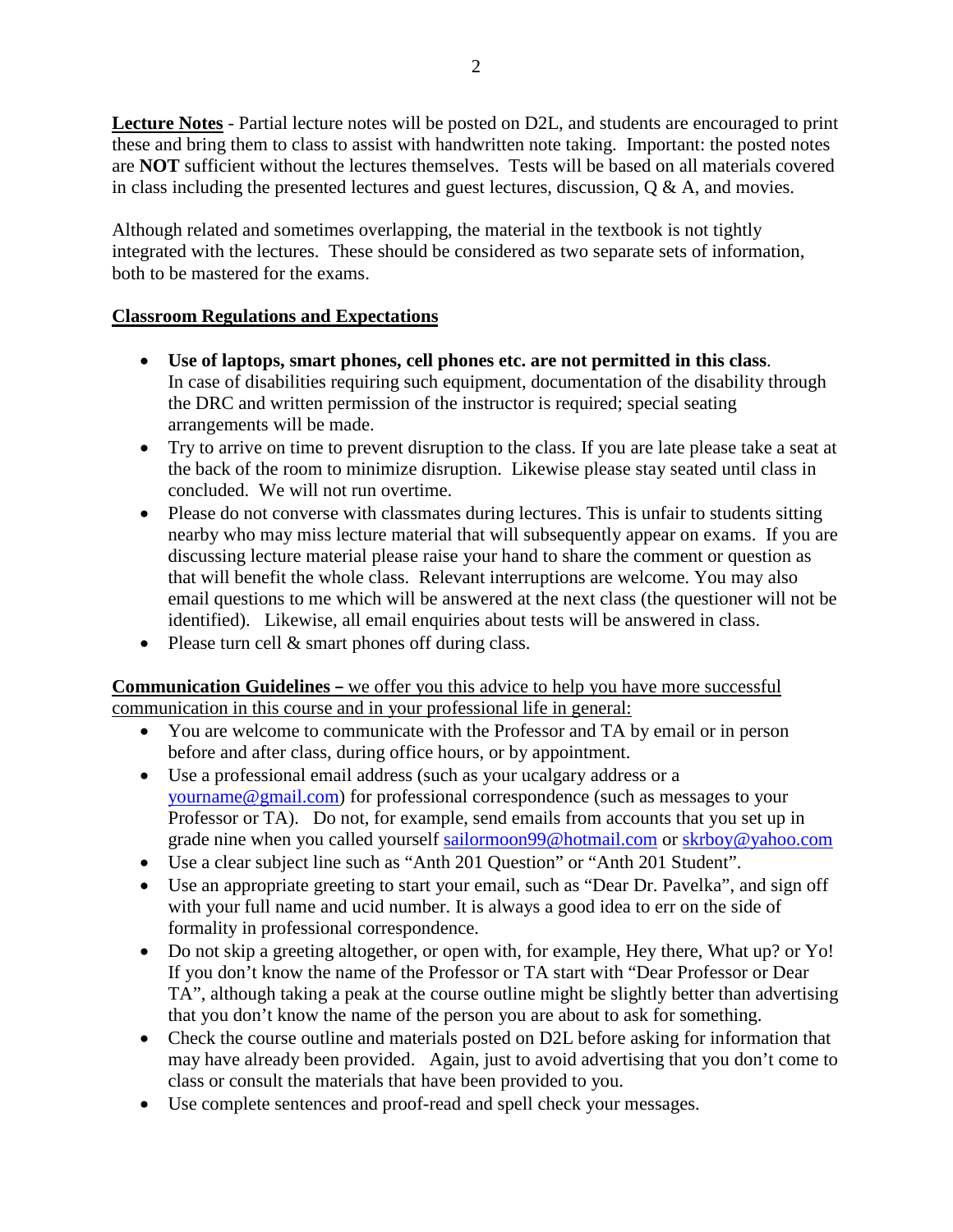- We will respond as soon as possible but to be safe please allow 48 hours for a response, excluding weekends and holidays.
- Check the course outline and materials posted on D2L: the information that you are looking for may already have been provided. For example, no need to send an email asking if the final exam is cumulative when this is clearly stated above.
- Use complete sentences and proof-read and spell check your messages.
- We will respond as soon as possible but to be safe please allow 48 hours for a response, excluding weekends and holidays.

**Classroom Examination Instructions** – Exam room security is taken very seriously. To ensure exam security please see and follow the **Classroom Examination Instructions** for this class on D2L.

**Missed tests automatically receive a score of zero**. In the event of an illness, please try to notify us (Prof, TA, or Anarky main office – 220-6516) before the exam. Doctor's notes are normally not required, but be aware that performance on make-up exams is typically lower than that of those written in class.

**Test Reassessment Instructions** – Term tests will be returned the following week. An answer key will be posted with the class material on D2L. If, after consulting the key, your notes, and the text, you have questions about the scoring of your exam please see and follow the **Test Reassessment Instructions** on D2L.

**No special arrangements will be made following a poor test performance***.* For example, we cannot change the weighting of the tests, allow retakes, or accept alternate assignments in lieu of the test. Prepare in advance to ensure a good test performance – this is your opportunity to perform well. After the test no changes will be made.

| $A+$ 100 - 94.9%        | R. | 79.8 - 74.9%        |    | $C-$ 62.8 – 58.9%  |
|-------------------------|----|---------------------|----|--------------------|
| $A = 94.8 - 89.9\%$     |    | $B - 74.8 - 70.9\%$ |    | $D+ 58.8 - 54.9\%$ |
| $A - 89.8 - 84.9\%$     |    | $C_{+}$ 70.8–66.9%  |    | D $54.8 - 49.9\%$  |
| $B_{+}$ $84.8 - 79.9\%$ |    | C $66.8-62.9\%$     | E. | 49.8% and below    |

# PLAGIARISM AND CHEATING

Plagiarism: "to steal and pass off the ideas or words of another as one's own" (Webster's). Plagiarism will not be tolerated and will automatically result in a failing grade for the submission. Any student caught plagiarizing will also be subject to additional University sanctions. Students are expected to be familiar with the Department of Anthropology and Archaeology's policy on intellectual honesty

#### DEFERRED EXAMS:

A student who is absent from a test for legitimate reasons must discuss an alternative course of action with the instructor. The instructor at their discretion may transfer the percentage weight for the test to the final examination, if there is a final examination in the course, set another test, etc. An instructor will normally make this decision on the basis of verbal information provided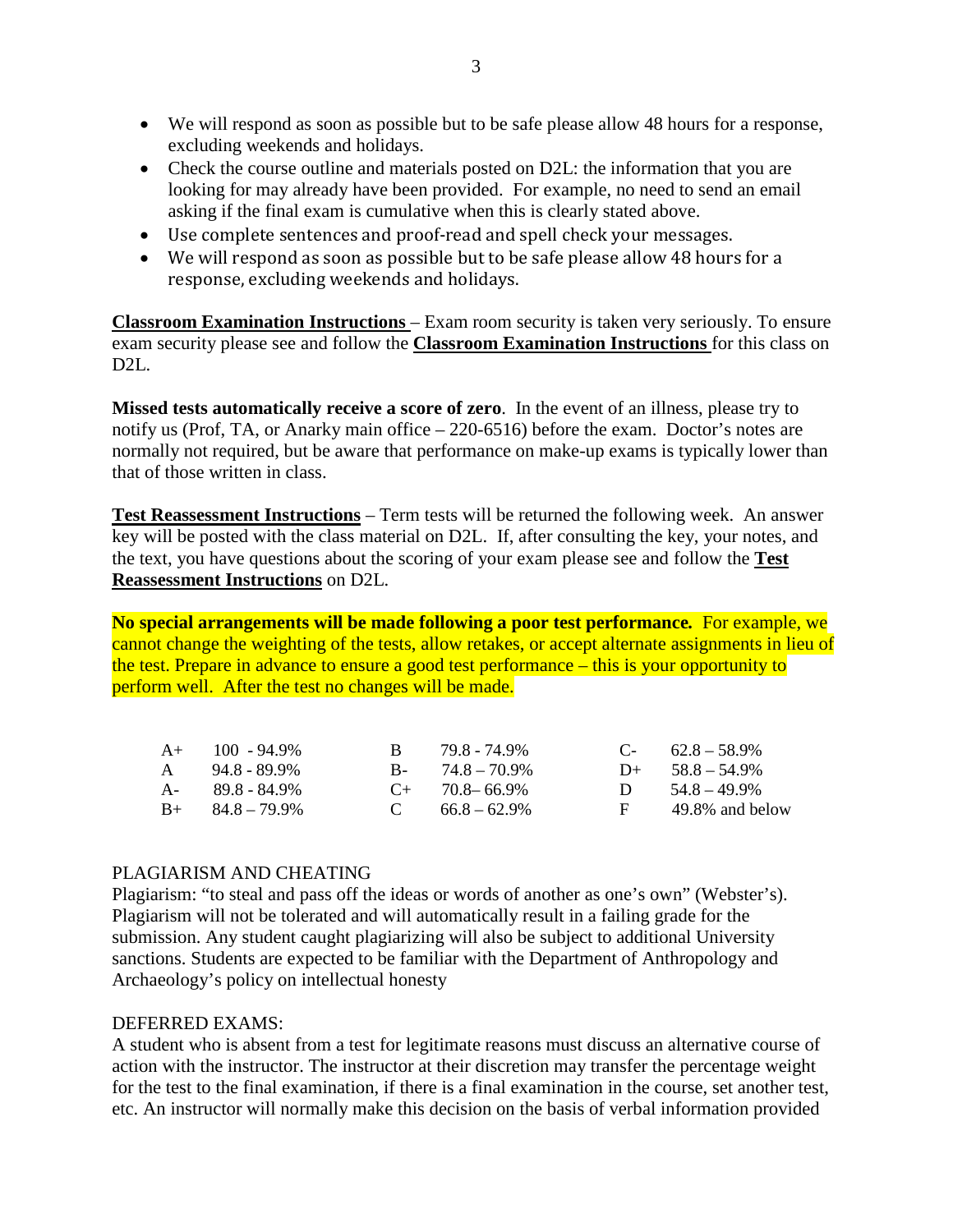by the student. In the event that an instructor feels that they cannot judge the veracity of the information provided, Students must be aware that they are responsible for payment of any charge associated with the medical assessment and documentation as this service falls outside the realm of services provided by the Provincial Health Care Plan. Deferral of the registrar scheduled final exam requires Registrar approval.

## ACADEMIC ACCOMMODATIONS

http://www.ucalgary.ca/access/accommodations/policy

Students needing an Accommodation because of a Disability or medical condition should communicate this need to Student Accessibility Services in accordance with the Procedure for Accommodations for Students with Disabilities

Students needing an Accommodation based on a Protected Ground other than Disability, should communicate this need, preferably in writing, to the instructor of this course.

### ACADEMIC INTEGRITY

Academic integrity is essential to the pursuit of learning and scholarship in a university, and to ensuring that a degree from the University of Calgary is a strong signal of each student's individual academic achievements. As a result, the University treats cases of cheating and plagiarism very seriously. Non-academic integrity also constitutes an important component of this program.

For detailed information on what constitutes academic and non-academic misconduct, please refer to the following link: http://www.ucalgary.ca/pubs/calendar/current/k-2-1.html

All suspected cases of academic and non-academic misconduct will be investigated following procedures outlined in the University Calendar. If you have questions or concerns about what constitutes appropriate academic behavior or appropriate research and citation methods, you are expected to seek out additional information on academic integrity from your instructor or from other institutional resources.

Where there is a criminal act involved in plagiarism, cheating or other academic misconduct, e.g., theft (taking another student's paper from their possession, or from the possession of a faculty member without permission), breaking and entering (forcibly entering an office to gain access to papers, grades or records), forgery, personation and conspiracy (impersonating another student by agreement and writing their paper) and other such offences under the Criminal Code of Canada, the University may take legal advice on the appropriate response and, where appropriate, refer the matter to the police, in addition to or in substitution for any action taken under these regulations by the University

TEACHING EVALUATIONS / USRIS (Universal Student Ratings of Instruction) At the University of Calgary, feedback provided by students through the Universal Student Ratings of Instruction (USRI) survey provides valuable information to help with evaluating instruction, enhancing learning and teaching, and selecting courses. Your responses make a difference, please participate! Website: http://www.ucalgary.ca/usri/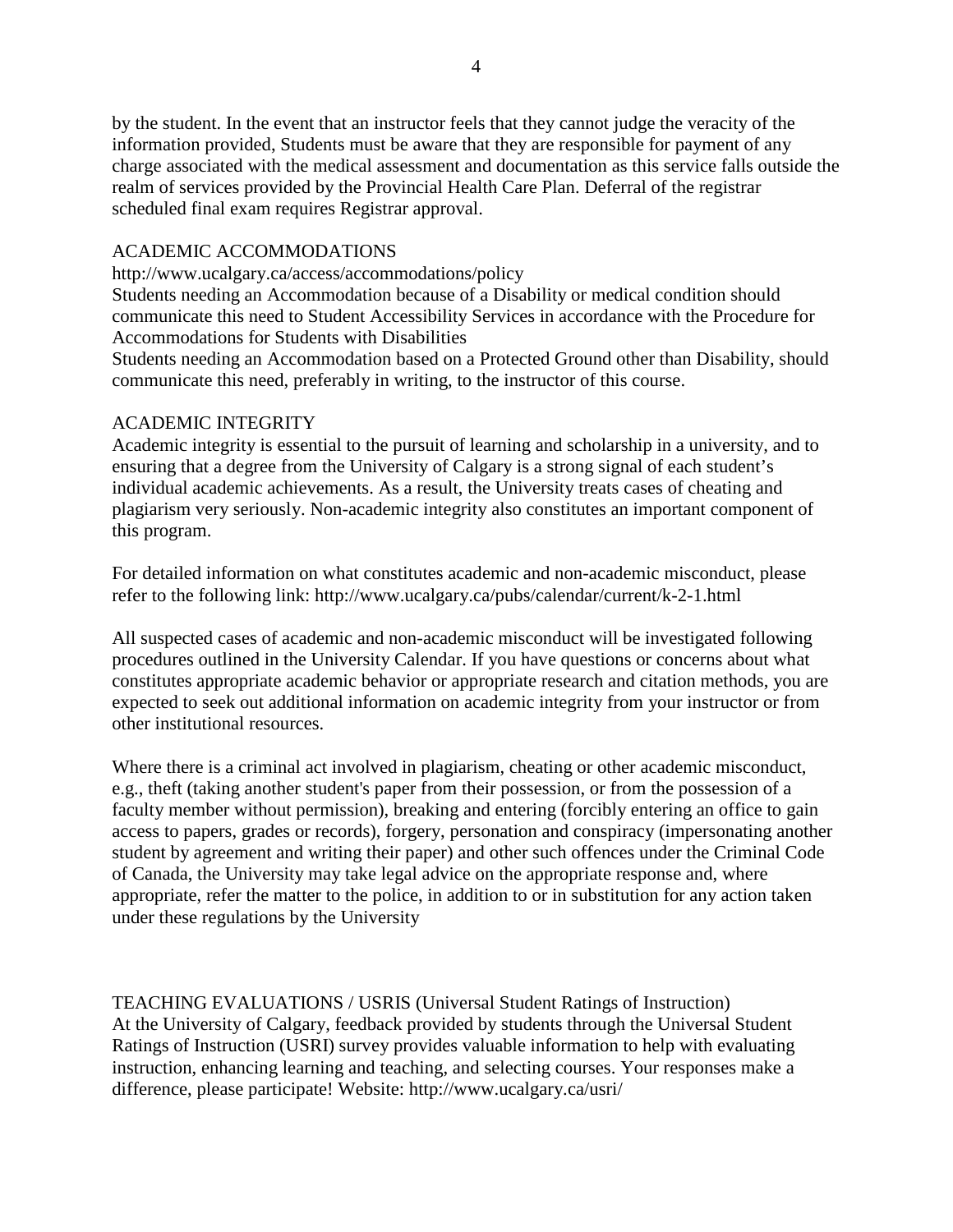### Writing Across the Curriculum

Writing skills are not exclusive to English courses and, in fact, should cross all disciplines. The University supports the belief that throughout their University careers, students should be taught how to write well so that when they graduate their writing abilities will be far above the minimal standards required at entrance. Consistent with this belief, students are expected to do a substantial amount of writing in their University courses and, where appropriate, members of faculty can and should use writing and the grading thereof as a factor in the evaluation of student work. The services provided by the Writing Support, part of the Student Success Centre, can be utilized by all undergraduate and graduate students who feel they require further assistance

**Emergency Evacuation Assembly Points:** In the event of an emergency that requires evacuation, please refer to the following link to become familiar with the assembly points for the class: http://www.ucalgary.ca/emergencyplan/assemblypoints

### **Freedom of Information and Protection of Privacy Act: Freedom of Information and Protection of Privacy Act**

The University of Calgary is committed to protecting the privacy of individuals who work and study at the University or who otherwise interact with the University in accordance with the standards set out in the Freedom of Information and Protection of Privacy Act. Please refer to the following link for detailed information: http://www.ucalgary.ca/legalservices/foip The Department of Anthropology and Archaeology's FOIP (Freedom of Information and Privacy) policy requires all reports/examinations to be returned to students during class time or the instructor's office hours. Any term work not picked up will be placed in the Anthropology and Archaeology Office (ES620) for distribution. Any student not wishing to have their work placed in the office must make alternative arrangements with the course instructor early in the term.

**Safewalk Information**: Campus Security, in partnership with the Students' Union, provides the Safewalk service, 24 hours a day to any location on Campus including the LRT, parking lots, bus zones and University residences. Contact Campus Security at (403) 220-5333 or use a help phone, and Safewalkers or a Campus Security Officer will accompany you to your campus destination.

**Faculty of Arts Program Advising and Student Information Resources**: Have a question, but not sure where to start? Arts Students' Centre

The Faculty of Arts Students' Centre is the overall headquarters for undergraduate programs in the Faculty of Arts. The key objective of this office is to connect students with whatever academic assistance that they require.

In addition to housing the Associate Dean, Undergraduate Programs and Student Affairs and the Associate Dean for Teaching and Learning, the Arts Students' Centre is the specific home to:

- program advising
- the Faculty's Co-operative Education Program
- the Arts and Science Honours Academy
- the Faculty's Interdisciplinary Programs
- a Student Help Desk